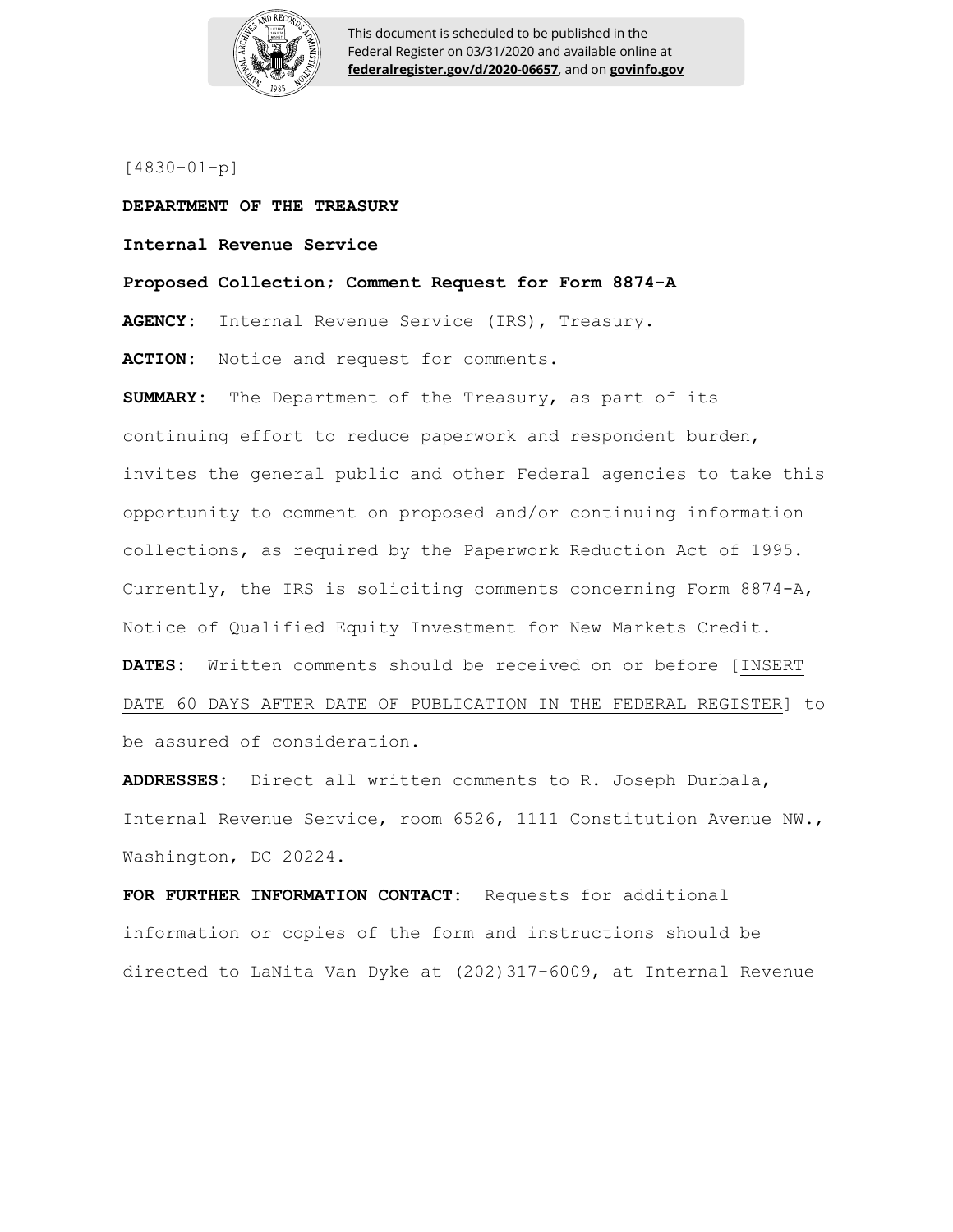Service, room 6526, 1111 Constitution Avenue NW., Washington, DC 20224, or through the internet at Lanita.VanDyke@irs.gov.

## **SUPPLEMENTARY INFORMATION:**

Title: Notice of Qualified Equity Investment for New Markets Credit.

OMB Number: 1545-2065.

Form Number: 8874-A

Abstract: CDEs must provide notice to any taxpayer who acquires a qualified equity investment in the CDE at its original issue that the equity investment is a qualified equity investment entitling the taxpayer to claim the new markets credit. Form 8874- A is used to make the notification as required under section  $1.45D-1(q)$  $(2)$  $(i)$  $(A)$ .

Current Actions: There are no changes being made to the form at this time.

Type of Review: Extension of a currently approved collection.

Affected Public: Individual or households, Business or other for-profit.

Estimated Number of Respondents: 500.

Estimated Time Per Respondent: 5 hours and 26 minutes. Estimated Total Annual Burden Hours: 2,715.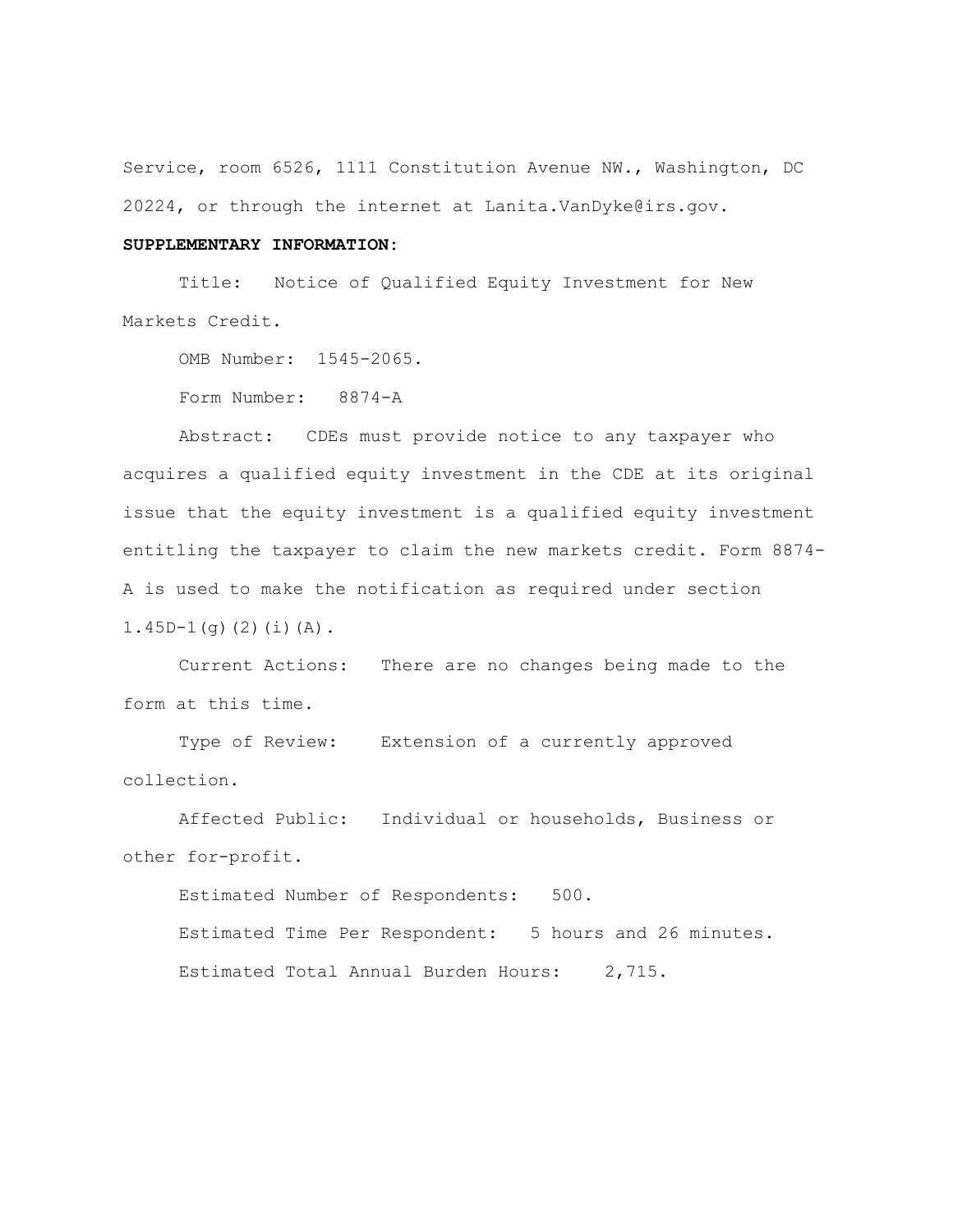The following paragraph applies to all the collections of information covered by this notice:

An agency may not conduct or sponsor, and a person is not required to respond to, a collection of information unless the collection of information displays a valid OMB control number. Books or records relating to a collection of information must be retained if their contents may become material in the administration of any internal revenue law. Generally, tax returns and tax return information are confidential, as required by 26 U.S.C. 6103.

**REQUEST FOR COMMENTS:** Comments submitted in response to this notice will be summarized and/or included in the request for OMB approval. All comments will become a matter of public record. Comments are invited on: (a) whether the collection of information is necessary for the proper performance of the functions of the agency, including whether the information shall have practical utility; (b) the accuracy of the agency's estimate of the burden of the collection of information; (c) ways to enhance the quality, utility, and clarity of the information to be collected; (d) ways to minimize the burden of the collection of information on respondents, including using automated collection techniques or other forms of information technology;